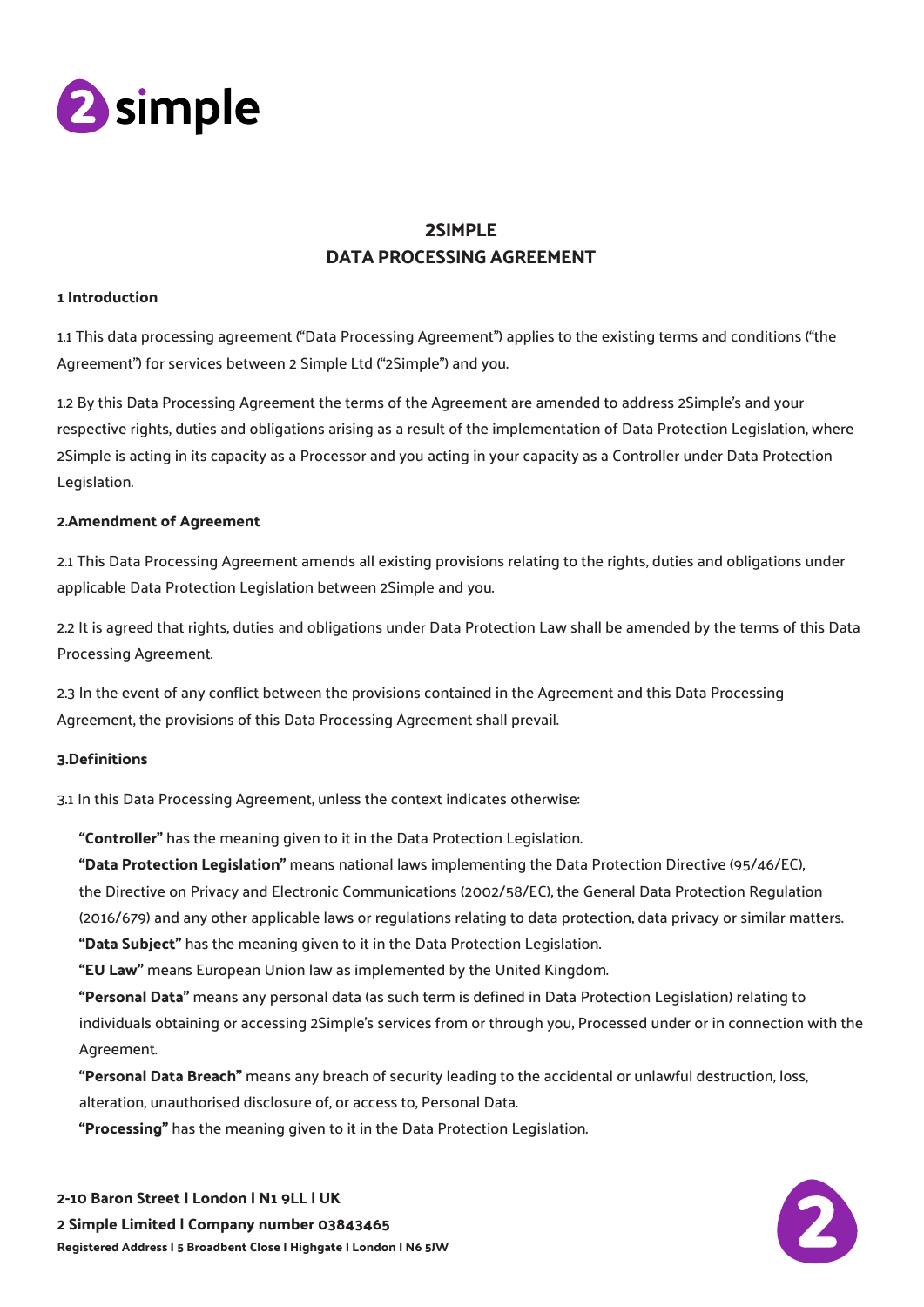

"Restricted International Transfer of Personal Data" means a transfer of Personal Data by a person: (a)from a country which has Data Protection Legislation that imposes restrictions on extra-territorialtransfers of Personal Data; (b) to a country which does not provide an adequate level of protectionfor Personal Data as required by the Data Protection Legislation of the country of export.

"IDTA" means the standard contractual clauses for the transfer of personal data to processorsestablished in third countries in the form approved from time to time by the EU Commission orother relevant government, regulatory, or supervisory authority.

#### 4.Details of Processing of Personal Data

4.1 The scope and purpose of the Processing carried out by 2Simple under the Agreement is as follows:

4.1.1 The purpose of the Processing is to provide or support the provision of services under the Agreement to you and otherwise carry out obligations or exercise rights under the Agreement, for the term of the Agreement.

4.1.2 The Data Subjects are any individual persons who obtain or access 2Simple's services from or through you.

4.1.3 The Personal Data processed includes but is not limited to identifying numbers, contact information, location information, personal expressions or preferences, information relating to education, history, information relating to educational activities, personal records, correspondence, and, in limited circumstances, special categories of personal data and any other categories of Personal Data that are stated in the Agreement to be Processed by 2Simple on your behalf.

#### 5.Obligations of 2Simple

5.1 In relation to the Processing of Personal Data, 2Simple shall:

5.1.1 Only Process Personal Data on your documented instructions in accordance with the Agreement, unless required to Process that Personal Data for other purposes by EU Law. Where such a requirement is placed on 2Simple, it shall provide prior notice to you unless the relevant law prohibits the giving of notice on important grounds of public interest.

5.1.2 Promptly inform you if, in its opinion, your instructions would be in breach of Data Protection Legislation.

5.1.3 Promptly notify you of any requests from Data Subjects exercising their rights under Data Protection Legislation in relation to Personal Data, and assist you within such reasonable timescales as may be specified by you with all requests received by you or 2Simple from Data Subjects exercising such rights.

5.1.4 Unless prohibited from doing so by applicable law provide reasonable assistance to you within such timescale as may be specified by you so as to enable you to comply with your obligations under Data Protection Legislation including, without limitation, in respect of the duties to ensure that Personal Data is kept secure, notify a breach of Personal Data, conduct privacy impact assessments (and any related consultations), and maintain all documentation of processing operations.



# 2-10 Baron Street | London | N1 9LL | UK 2 Simple Limited | Company number 03843465 Registered Address | 5 Broadbent Close | Highgate | London | N6 5JW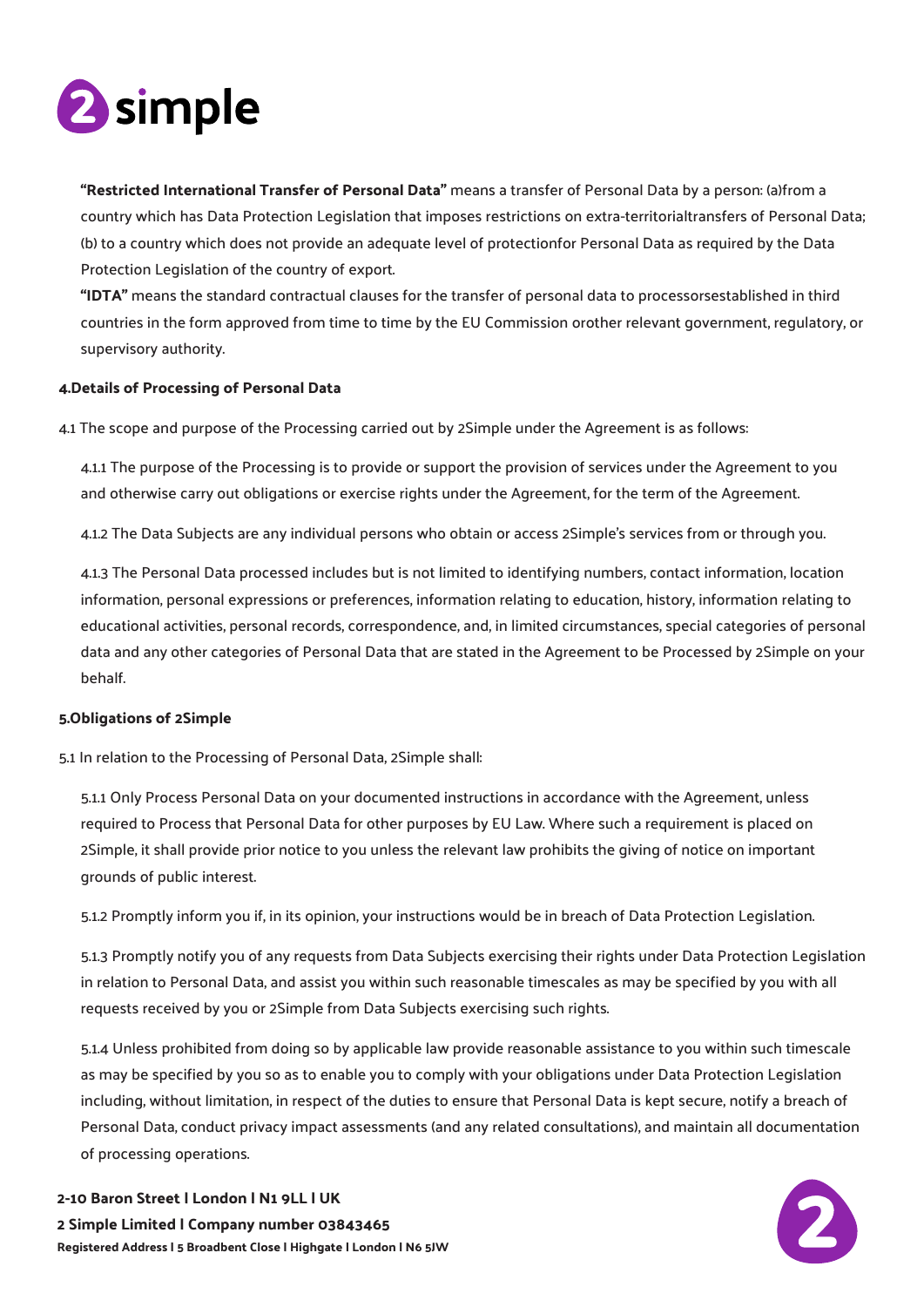

#### 6.Breach Notification

6.1 In the event 2Simple becomes aware of or suspects that there has been a Personal Data Breach, it shall promptly, and in any event no later than 48 hours after so becoming aware or so suspecting, notify you of the known or suspected breach.

# 7.Restricted International Transfer of Personal Data to 2Simple

7.1 In the event of any Restricted International Transfer of Personal Data arising in relation to 2Simple, 2Simple shall take such measures as you may reasonably specify to ensure that such transfer complies with Data Protection Legislation, including without limitation entering into (or procuring that such other persons or entities as you may reasonably specify enter into) an IDTA.

#### 8.Restricted International Transfer of Personal Data by or on behalf of 2Simple

8.1 2Simple shall not carry out any Restricted International Transfer of Personal Data itself or procure that such a transfer is carried out on its behalf unless it has:

8.1.1 Obtained your prior written consent.

8.1.2 Taken such measures as you may reasonably specify to ensure that such transfer complies with Data Protection Legislation, , including without limitation entering into (or procuring that such other persons or entities as you may reasonably specify enter into) an IDTA.

#### 9.Subcontractors

9.1 You will provide a general authorisation for 2Simple to engage Subcontractors, 2Simple shall maintain an up-to-date list of all Subcontractors it engages to Process Personal Data. 2Simple shall provide such list to you on request.

9.2 The subcontract between 2Simple and any Subcontractor Processing Personal Data will impose obligations on the Subcontractor that are equivalent to those set out in this Data Processing Agreement.

#### 10.Indemnity

10.1 2Simple shall indemnify you up to the amount paid by you to 2Simple over the preceding 12 (twelve) months prior to any claim by you for direct liabilities, fines and damages incurred, including as a result of a third party claim made against you (including any claim, proceedings, suit or action by any governmental, regulatory, supervisory or administrative body or Data Subject), directly